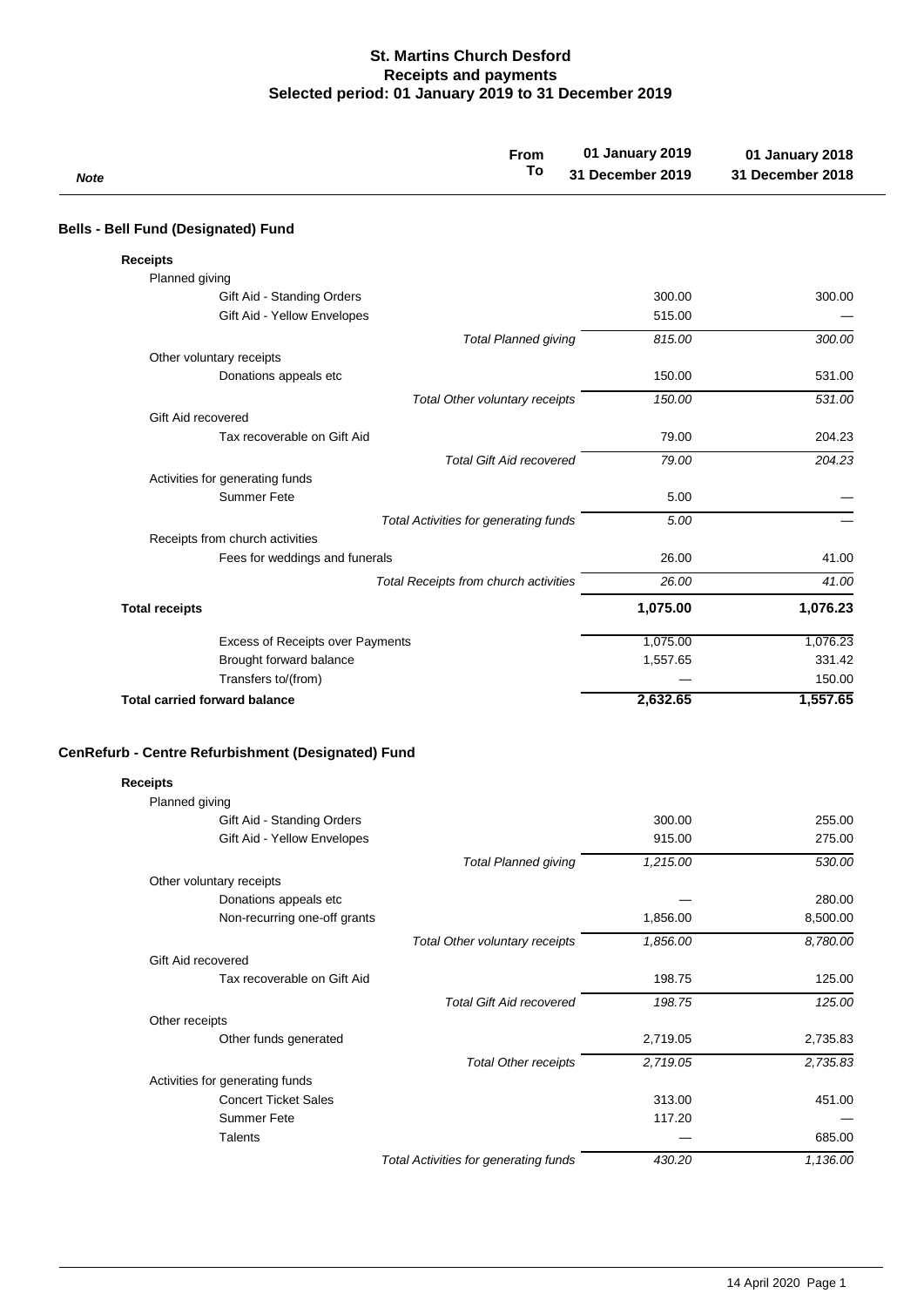| <b>Note</b>                                                                                     | From<br>To                                  | 01 January 2019<br>31 December 2019 | 01 January 2018<br>31 December 2018 |
|-------------------------------------------------------------------------------------------------|---------------------------------------------|-------------------------------------|-------------------------------------|
| <b>Total receipts</b>                                                                           |                                             | 6,419.00                            | 13,306.83                           |
| <b>Payments</b>                                                                                 |                                             |                                     |                                     |
| Cost of generating funds                                                                        |                                             |                                     |                                     |
| Costs of fetes & other events                                                                   |                                             | 1,060.11                            |                                     |
|                                                                                                 | Total Cost of generating funds              | 1,060.11                            |                                     |
| Hall Repairs & Maintenance                                                                      |                                             |                                     |                                     |
| Hall + major repairs - installation                                                             |                                             | 2,364.00                            |                                     |
| Hall $+$ interior and exterior decorating                                                       |                                             | 4,305.95                            | 16,045.04                           |
|                                                                                                 | <b>Total Hall Repairs &amp; Maintenance</b> | 6,669.95                            | 16,045.04                           |
| <b>Total payments</b>                                                                           |                                             | 7,730.06                            | 16,045.04                           |
| Excess of Receipts over Payments                                                                |                                             | (1,311.06)                          | (2,738.21)                          |
| Brought forward balance                                                                         |                                             | 786.70                              | 903.82                              |
| Transfers to/(from)                                                                             |                                             | 700.00                              | 2,621.09                            |
| <b>Total carried forward balance</b>                                                            |                                             | 175.64                              | 786.70                              |
| <b>Receipts</b><br>Activities for generating funds<br><b>Tuesday Lunches</b><br>Centre lettings |                                             | 694.75<br>7,305.08                  | 772.23<br>7,543.73                  |
|                                                                                                 | Total Activities for generating funds       | 7,999.83                            | 8,315.96                            |
| <b>Total receipts</b>                                                                           |                                             | 7,999.83                            | 8,315.96                            |
| <b>Payments</b>                                                                                 |                                             |                                     |                                     |
| <b>Hall Running Costs</b>                                                                       |                                             |                                     |                                     |
| Centre cleaning                                                                                 |                                             | 1,263.00                            | 1,002.56                            |
| Centre electric                                                                                 |                                             | 935.62                              | 876.38                              |
| Centre gas                                                                                      |                                             | 940.59                              | 678.72                              |
| Centre insurance                                                                                |                                             | 1,169.00                            | 1,143.64                            |
| Centre maintenance                                                                              |                                             | 793.60                              | 1,173.59                            |
| Centre broadband and telephone                                                                  |                                             | 180.76                              | 177.67                              |
| Centre water                                                                                    |                                             | 64.24                               | 56.12                               |
|                                                                                                 | <b>Total Hall Running Costs</b>             | 5,346.81                            | 5,108.68                            |
| <b>Total payments</b>                                                                           |                                             | 5,346.81                            | 5,108.68                            |
| Excess of Receipts over Payments                                                                |                                             | 2,653.02                            | 3,207.28                            |
| Brought forward balance                                                                         |                                             | 2,831.53                            | 1,245.34                            |
| Transfers to/(from)                                                                             |                                             | (700.00)                            | (1,621.09)                          |
| <b>Total carried forward balance</b>                                                            |                                             | 4,784.55                            | 2,831.53                            |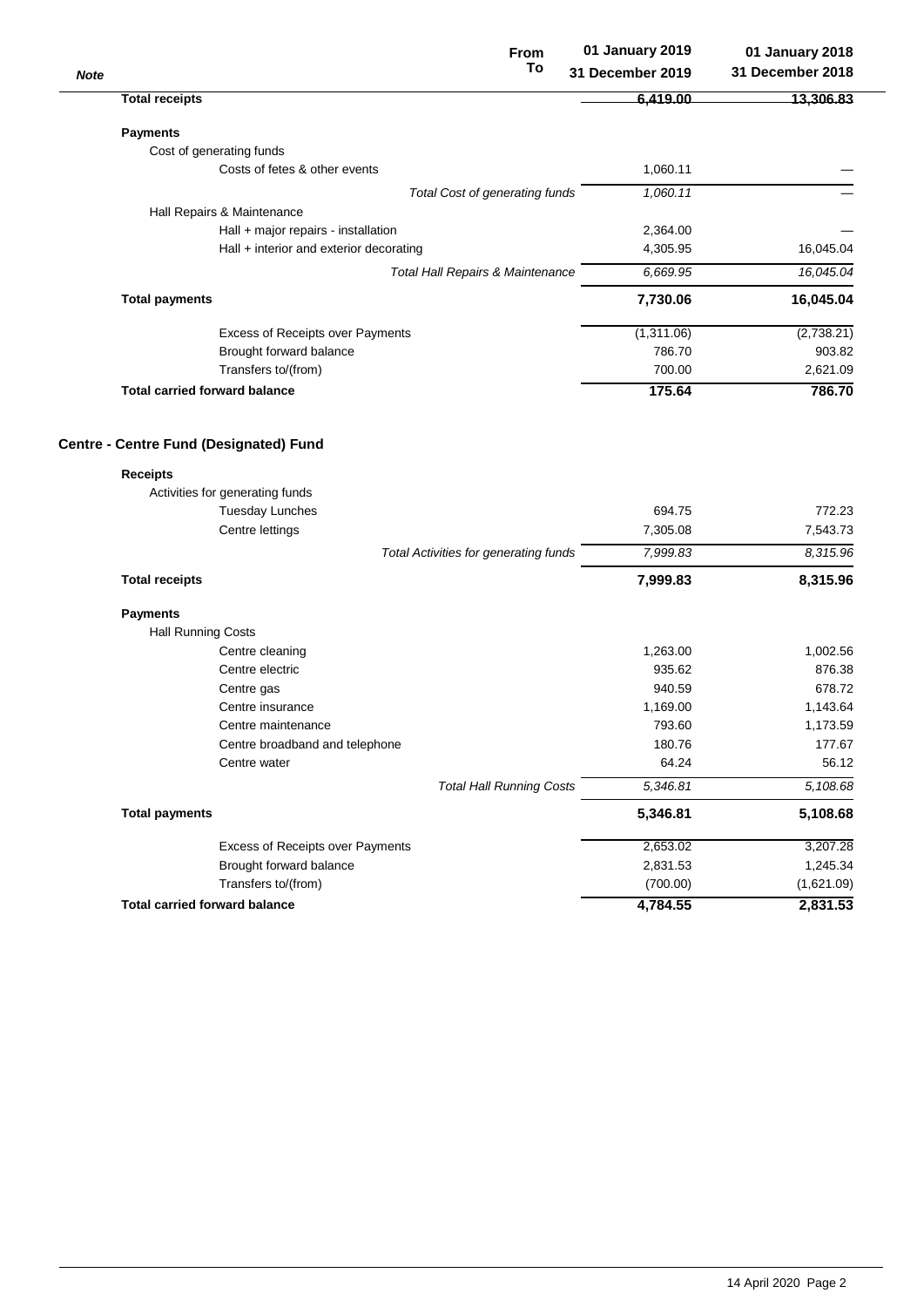| Choir - Choir Fund (Designated) Fund                         |        |        |
|--------------------------------------------------------------|--------|--------|
| <b>Receipts</b>                                              |        |        |
| Planned giving                                               |        |        |
| Gift Aid - Standing Orders                                   |        | 156.00 |
| <b>Total Planned giving</b>                                  |        | 156.00 |
| Other voluntary receipts                                     |        |        |
| Donations appeals etc                                        | 202.80 | 20.00  |
| Total Other voluntary receipts                               | 202.80 | 20.00  |
| Gift Aid recovered                                           |        |        |
| Tax recoverable on Gift Aid                                  |        | 180.30 |
| <b>Total Gift Aid recovered</b>                              |        | 180.30 |
| Receipts from church activities                              |        |        |
| Fees for weddings and funerals                               | 100.00 |        |
| Total Receipts from church activities                        | 100.00 |        |
| <b>Total receipts</b>                                        | 302.80 | 356.30 |
| <b>Payments</b>                                              |        |        |
| Clergy and Staffing costs                                    |        |        |
| Organist                                                     | 60.00  | 260.00 |
| <b>Total Clergy and Staffing costs</b>                       | 60.00  | 260.00 |
| <b>Church Running Expenses</b>                               |        |        |
| <b>Purchase of Music</b>                                     |        | 8.50   |
| <b>Total Church Running Expenses</b>                         |        | 8.50   |
| <b>Total payments</b>                                        | 60.00  | 268.50 |
| Excess of Receipts over Payments                             | 242.80 | 87.80  |
| Brought forward balance                                      | 428.77 | 340.97 |
| <b>Total carried forward balance</b>                         | 671.57 | 428.77 |
|                                                              |        |        |
| <b>MCharity - Missions &amp; Charities (Designated) Fund</b> |        |        |
|                                                              |        |        |
| <b>Receipts</b>                                              |        |        |

| Collections and other giving     |                                               |          |          |
|----------------------------------|-----------------------------------------------|----------|----------|
| Collections                      |                                               |          | 100.00   |
|                                  | Total Collections and other giving            |          | 100.00   |
| Other voluntary receipts         |                                               |          |          |
| Donations appeals etc            |                                               | 893.10   | 1,680.82 |
|                                  | Total Other voluntary receipts                | 893.10   | 1,680.82 |
| Activities for generating funds  |                                               |          |          |
| Charity lunches                  |                                               | 1,165.41 | 1,102.80 |
| <b>Christmas Tree Festival</b>   |                                               |          | 690.00   |
| Summer Fete                      |                                               | 25.00    |          |
|                                  | Total Activities for generating funds         | 1,190.41 | 1,792.80 |
| <b>Total receipts</b>            |                                               | 2,083.51 | 3,573.62 |
| <b>Payments</b>                  |                                               |          |          |
| Missionary and Charitable Giving |                                               |          |          |
| Charity giving                   |                                               | 1,007.00 | 2,928.29 |
| <b>Mission Giving</b>            |                                               | 72.30    | 255.85   |
|                                  | <b>Total Missionary and Charitable Giving</b> | 1,079.30 | 3,184.14 |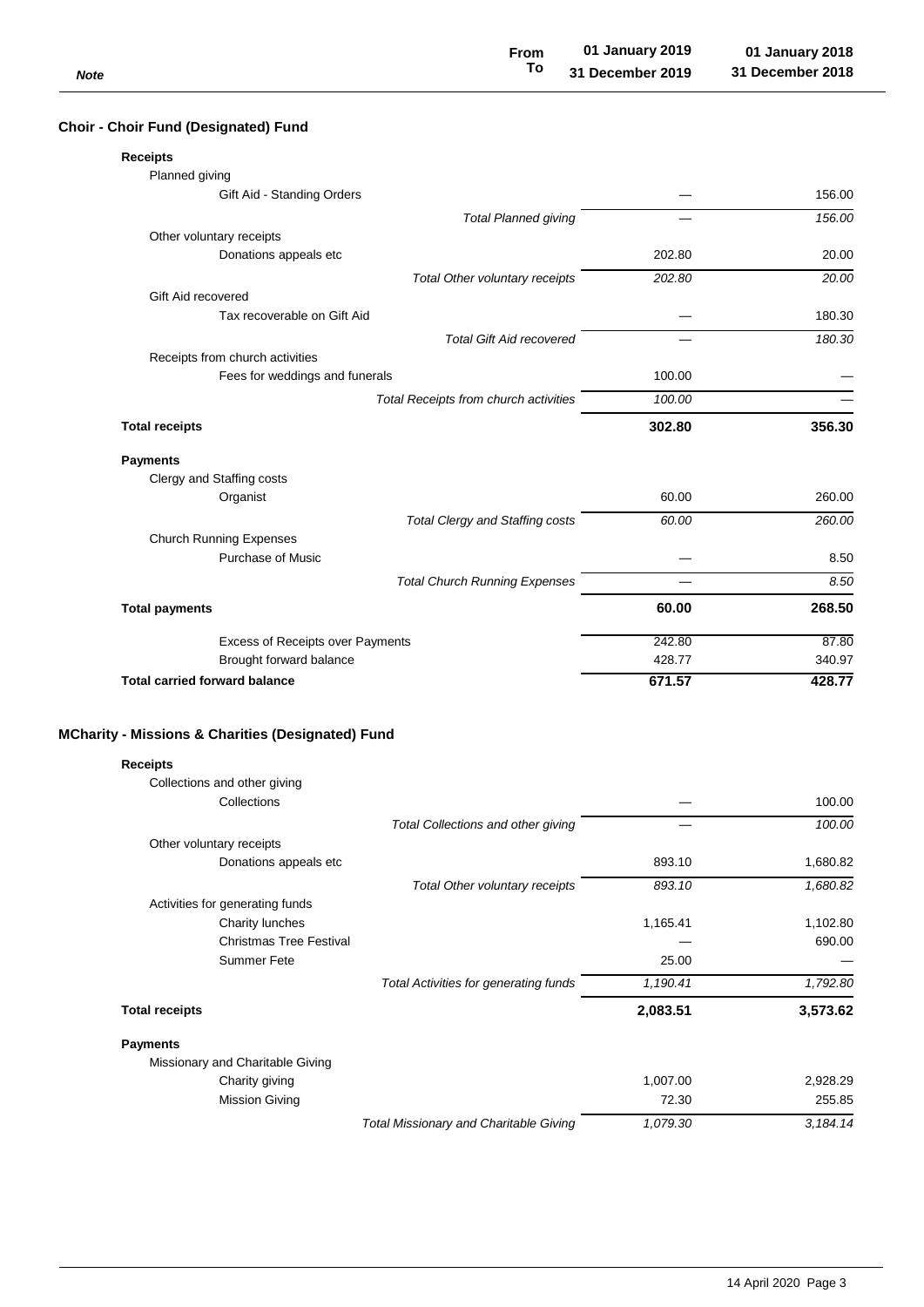| <b>Note</b>                                                 | <b>From</b><br>To       | 01 January 2019<br>31 December 2019 | 01 January 2018<br>31 December 2018 |
|-------------------------------------------------------------|-------------------------|-------------------------------------|-------------------------------------|
| <b>Church Running Expenses</b>                              |                         |                                     |                                     |
| Administration                                              |                         |                                     | (106.30)                            |
| <b>Total Church Running Expenses</b>                        |                         |                                     | (106.30)                            |
| <b>Total payments</b>                                       |                         | 1,079.30                            | 3,077.84                            |
| Excess of Receipts over Payments                            |                         | 1,004.21                            | 495.78                              |
| Brought forward balance                                     |                         | 726.08                              | 230.30                              |
| <b>Total carried forward balance</b>                        |                         | 1,730.29                            | 726.08                              |
| <b>MU - Mothers Union (Designated) Fund</b>                 |                         |                                     |                                     |
| <b>Payments</b>                                             |                         |                                     |                                     |
| <b>Church Running Expenses</b>                              |                         |                                     |                                     |
| Administration                                              |                         |                                     | 191.14                              |
| <b>Total Church Running Expenses</b>                        |                         |                                     | 191.14                              |
| <b>Total payments</b>                                       |                         |                                     | 191.14                              |
|                                                             |                         |                                     | (191.14)                            |
| Excess of Receipts over Payments<br>Brought forward balance |                         |                                     | 191.14                              |
| Other voluntary receipts<br>Non-recurring one-off grants    |                         | 2,747.50                            |                                     |
| Total Other voluntary receipts                              |                         | 2,747.50                            |                                     |
| Activities for generating funds                             |                         |                                     |                                     |
| Historic bike ride                                          |                         | 95.00                               |                                     |
| Total Activities for generating funds                       |                         | 95.00                               |                                     |
| Investment Income                                           |                         |                                     |                                     |
| <b>Bank interest CCLA</b>                                   |                         | 8.39                                |                                     |
|                                                             | Total Investment Income | 8.39                                |                                     |
| <b>Total receipts</b>                                       |                         | 2,850.89                            |                                     |
| <b>Payments</b>                                             |                         |                                     |                                     |
| Church Repairs & Maintenance                                |                         |                                     |                                     |
| Church major repairs - structure                            |                         | (1,099.00)                          | 6,594.00                            |
| Total Church Repairs & Maintenance                          |                         | (1,099.00)                          | 6,594.00                            |
| <b>Total payments</b>                                       |                         | (1,099.00)                          | 6,594.00                            |
| Excess of Receipts over Payments                            |                         | 3,949.89                            | (6, 594.00)                         |
| Brought forward balance                                     |                         | 5,406.00                            | 8,000.00                            |
| Transfers to/(from)                                         |                         | 5,000.00                            |                                     |
| Transfers to/(from)                                         |                         | (1,000.00)                          | 4,000.00                            |
| <b>Total carried forward balance</b>                        |                         | 13,355.89                           | 5,406.00                            |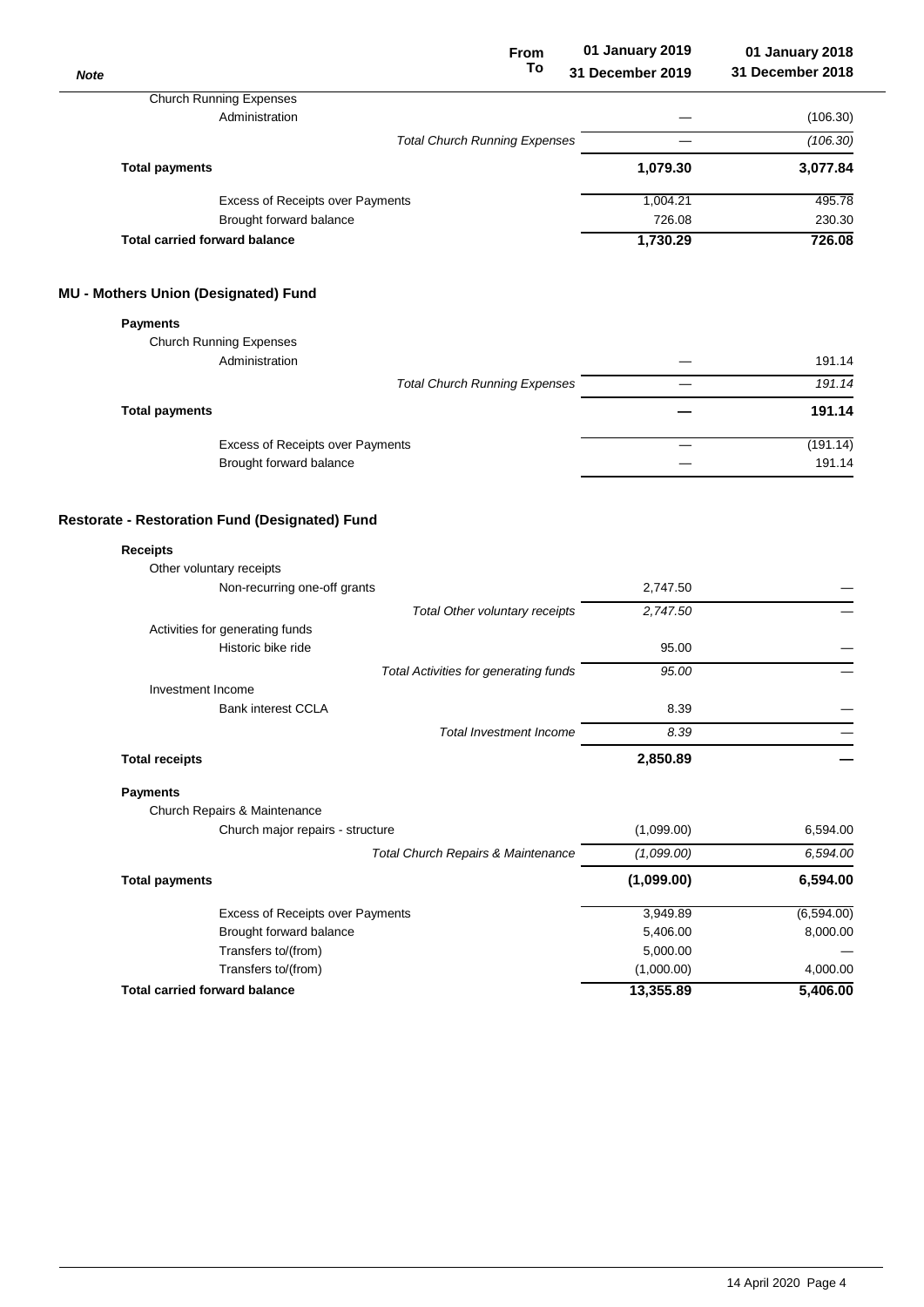| <b>Note</b>                                           | <b>From</b><br>To               | 01 January 2019<br>31 December 2019 | 01 January 2018<br>31 December 2018 |
|-------------------------------------------------------|---------------------------------|-------------------------------------|-------------------------------------|
| <b>Restorate - Restoration Fund (Restricted) Fund</b> |                                 |                                     |                                     |
| Transfers to/(from)                                   |                                 | (5,000.00)                          |                                     |
| Transfers to/(from)                                   |                                 | 5,000.00                            |                                     |
| SpecProj - Special Projects (Designated) Fund         |                                 |                                     |                                     |
| <b>Receipts</b>                                       |                                 |                                     |                                     |
| Planned giving                                        |                                 |                                     |                                     |
| Gift Aid - Standing Orders                            |                                 | 410.00                              | 1,325.00                            |
| Gift Aid - Yellow Envelopes                           |                                 |                                     | 30.00                               |
| Other planned giving                                  |                                 | 120.00                              | 130.00                              |
|                                                       | <b>Total Planned giving</b>     | 530.00                              | 1,485.00                            |
| Other voluntary receipts                              |                                 |                                     |                                     |
| Donations appeals etc                                 |                                 | 817.20                              | 2,040.00                            |
| Legacies                                              |                                 | 12,004.90                           |                                     |
|                                                       | Total Other voluntary receipts  | 12,822.10                           | 2,040.00                            |
| Gift Aid recovered                                    |                                 |                                     |                                     |
| Tax recoverable on Gift Aid                           |                                 | 131.25                              | 331.25                              |
|                                                       | <b>Total Gift Aid recovered</b> | 131.25                              | 331.25                              |
| Activities for generating funds                       |                                 |                                     |                                     |
| <b>Talents</b>                                        |                                 | 400.00                              | 1,310.00                            |
| <b>Total Activities for generating funds</b>          |                                 | 400.00                              | 1,310.00                            |
| Investment Income                                     |                                 |                                     |                                     |
| <b>Bank interest CCLA</b>                             |                                 | 16.78                               |                                     |
|                                                       | <b>Total Investment Income</b>  | 16.78                               |                                     |
| <b>Total receipts</b>                                 |                                 | 13,900.13                           | 5,166.25                            |
| <b>Payments</b>                                       |                                 |                                     |                                     |
| Church Repairs & Maintenance                          |                                 |                                     |                                     |
| Church major repairs - structure                      |                                 | 1,117.20                            |                                     |
| Total Church Repairs & Maintenance                    |                                 | 1,117.20                            |                                     |
| <b>Total payments</b>                                 |                                 | 1,117.20                            |                                     |
| Excess of Receipts over Payments                      |                                 | 12,782.93                           | 5,166.25                            |
| Brought forward balance                               |                                 | 6,456.25                            | 1,290.00                            |
| <b>Total carried forward balance</b>                  |                                 | 19,239.18                           | 6,456.25                            |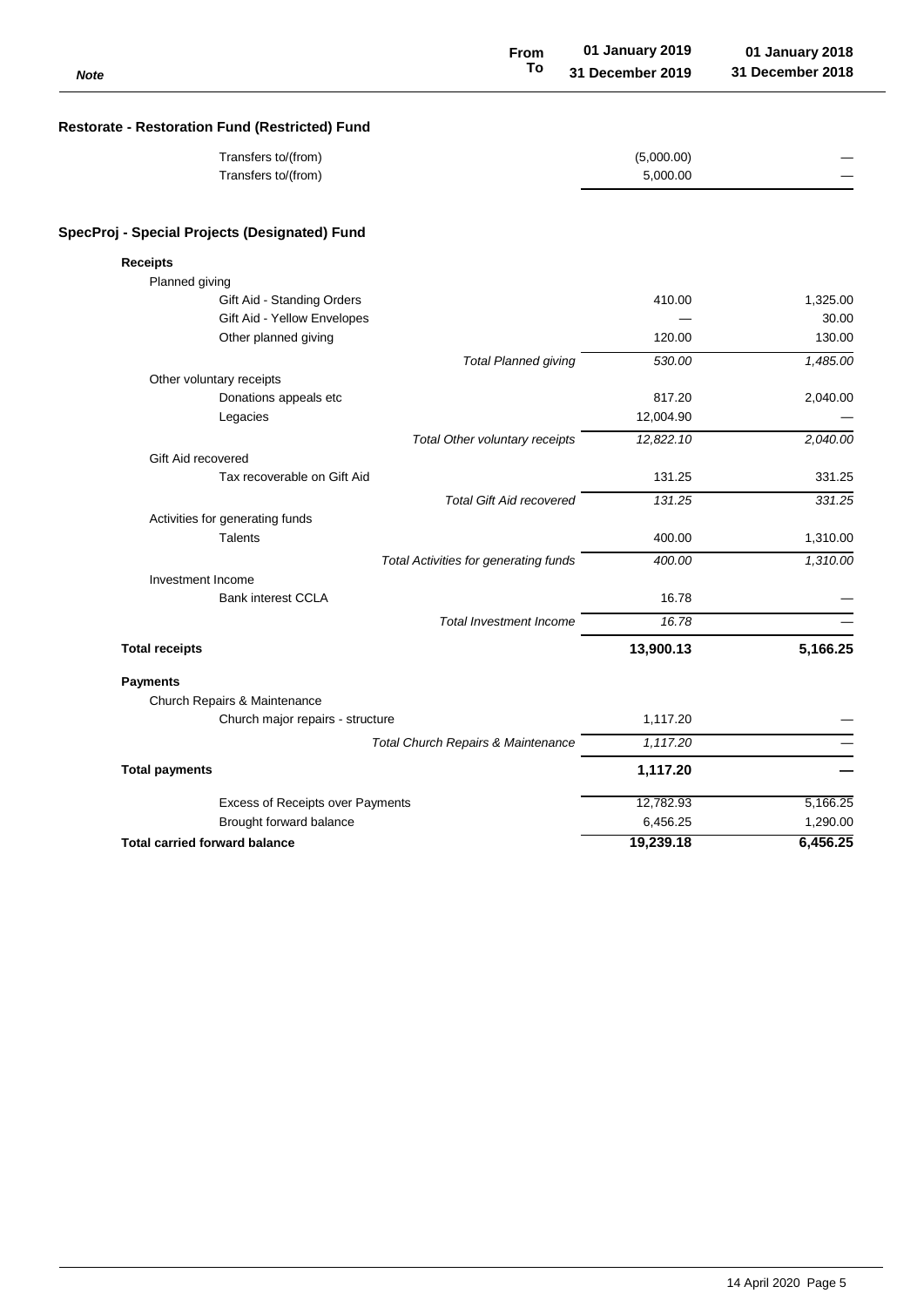| IVULG                                             |          |            |
|---------------------------------------------------|----------|------------|
|                                                   |          |            |
| Youth - Youth Project (Designated) Fund           |          |            |
| <b>Receipts</b>                                   |          |            |
| Planned giving                                    |          |            |
| Gift Aid - Standing Orders                        |          | 10.00      |
| <b>Total Planned giving</b>                       |          | 10.00      |
| Other voluntary receipts                          |          |            |
| Donations appeals etc                             | 478.97   | 301.08     |
| Total Other voluntary receipts                    | 478.97   | 301.08     |
| Gift Aid recovered<br>Tax recoverable on Gift Aid | 113.77   | 122.62     |
|                                                   |          |            |
| <b>Total Gift Aid recovered</b>                   | 113.77   | 122.62     |
| Investment Income<br><b>Bank interest CCLA</b>    | 60.29    | 18.27      |
|                                                   |          |            |
| <b>Total Investment Income</b>                    | 60.29    | 18.27      |
| <b>Total receipts</b>                             | 653.03   | 451.97     |
| <b>Payments</b>                                   |          |            |
| <b>Church Running Expenses</b>                    |          |            |
| Youth cafe crafts, games, outings                 | 46.94    | 108.88     |
| <b>Total Church Running Expenses</b>              | 46.94    | 108.88     |
| <b>Total payments</b>                             | 46.94    | 108.88     |
| Excess of Receipts over Payments                  | 606.09   | 343.09     |
| Brought forward balance                           | 7,670.52 | 8,327.43   |
| Transfers to/(from)                               |          | (1,000.00) |
| <b>Total carried forward balance</b>              | 8,276.61 | 7,670.52   |
| coffeechat - Coffee & Chat (Designated) Fund      |          |            |
| <b>Receipts</b>                                   |          |            |
| Other voluntary receipts                          |          |            |
| Donations appeals etc                             | 59.00    |            |
| Total Other voluntary receipts                    | 59.00    |            |
| Activities for generating funds                   |          |            |
| Coffee & Chat                                     | 1,262.80 | 1,432.20   |
| <b>Total Activities for generating funds</b>      | 1,262.80 | 1,432.20   |
| <b>Total receipts</b>                             | 1,321.80 | 1,432.20   |
| <b>Payments</b>                                   |          |            |
| Hall Repairs & Maintenance                        |          |            |
| $Hall + interior$ and exterior decorating         |          | 4,400.00   |
| <b>Total Hall Repairs &amp; Maintenance</b>       |          | 4,400.00   |
| <b>Total payments</b>                             |          | 4,400.00   |
|                                                   |          |            |
| Excess of Receipts over Payments                  | 1,321.80 | (2,967.80) |
| Brought forward balance                           | 545.17   | 3,512.97   |
| <b>Total carried forward balance</b>              | 1,866.97 | 545.17     |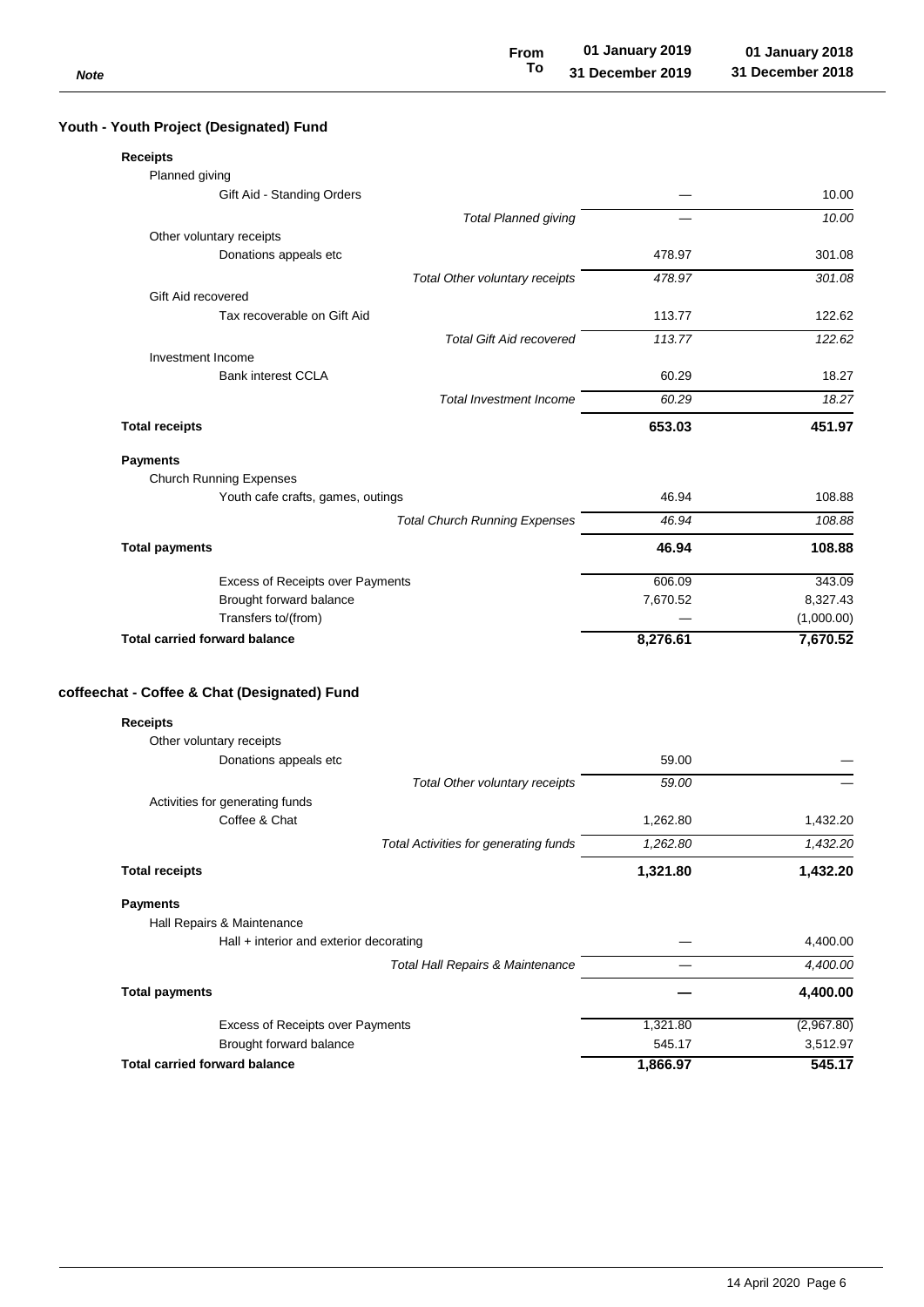| <b>Note</b>                                 | <b>From</b><br>To | 01 January 2019<br>31 December 2019 | 01 January 2018<br>31 December 2018 |
|---------------------------------------------|-------------------|-------------------------------------|-------------------------------------|
| organfnd - New organ fund (Designated) Fund |                   |                                     |                                     |
| <b>Receipts</b>                             |                   |                                     |                                     |
| Planned giving                              |                   |                                     |                                     |

| Planned giving        |                                         |                                       |             |
|-----------------------|-----------------------------------------|---------------------------------------|-------------|
|                       | Gift Aid - Standing Orders              |                                       | 210.00      |
|                       | Gift Aid - Yellow Envelopes             |                                       | 35.00       |
|                       |                                         | <b>Total Planned giving</b>           | 245.00      |
|                       | Other voluntary receipts                |                                       |             |
|                       | Donations appeals etc                   |                                       | 20.00       |
|                       |                                         | Total Other voluntary receipts        | 20.00       |
| Gift Aid recovered    |                                         |                                       |             |
|                       | Tax recoverable on Gift Aid             |                                       | 8.95        |
|                       |                                         | <b>Total Gift Aid recovered</b>       | 8.95        |
| Other receipts        |                                         |                                       |             |
|                       | Other funds generated                   |                                       | 171.00      |
|                       |                                         | <b>Total Other receipts</b>           | 171.00      |
|                       | Activities for generating funds         |                                       |             |
|                       | <b>Talents</b>                          |                                       | 743.10      |
|                       |                                         | Total Activities for generating funds | 743.10      |
| <b>Total receipts</b> |                                         |                                       | 1,188.05    |
|                       | <b>Excess of Receipts over Payments</b> |                                       | 1,188.05    |
|                       | Brought forward balance                 |                                       | (1, 188.05) |
|                       |                                         |                                       |             |

## **General - General fund (Unrestricted) Fund**

## **Receipts**

| Planned giving                  |                                       |           |           |
|---------------------------------|---------------------------------------|-----------|-----------|
| Gift Aid - Standing Orders      |                                       | 17,633.00 | 17,808.00 |
| Gift Aid - Yellow Envelopes     |                                       | 2,149.22  | 2,648.65  |
| Other planned giving            |                                       | 1,077.00  | 2,252.60  |
|                                 | <b>Total Planned giving</b>           | 20,859.22 | 22,709.25 |
| Collections and other giving    |                                       |           |           |
| Collections                     |                                       | 4,947.80  | 4,004.55  |
|                                 | Total Collections and other giving    | 4,947.80  | 4,004.55  |
| Other voluntary receipts        |                                       |           |           |
| Donations appeals etc           |                                       | 2,559.29  | 1,582.78  |
| Non-recurring one-off grants    |                                       |           | 250.00    |
|                                 | Total Other voluntary receipts        | 2,559.29  | 1,832.78  |
| Gift Aid recovered              |                                       |           |           |
| Tax recoverable on Gift Aid     |                                       | 5,593.16  | 6,376.16  |
|                                 | <b>Total Gift Aid recovered</b>       | 5,593.16  | 6,376.16  |
| Other receipts                  |                                       |           |           |
| Other funds generated           |                                       | 1,600.65  | 750.65    |
|                                 | <b>Total Other receipts</b>           | 1,600.65  | 750.65    |
| Activities for generating funds |                                       |           |           |
| <b>Christmas Tree Festival</b>  |                                       | 4,417.22  | 4,175.44  |
| Autumn fayre                    |                                       |           | 1,700.00  |
| Summer Fete                     |                                       | 1,821.00  | 2,061.65  |
| <b>Church Lettings</b>          |                                       | 315.00    | 492.50    |
|                                 | Total Activities for generating funds | 6,553.22  | 8,429.59  |